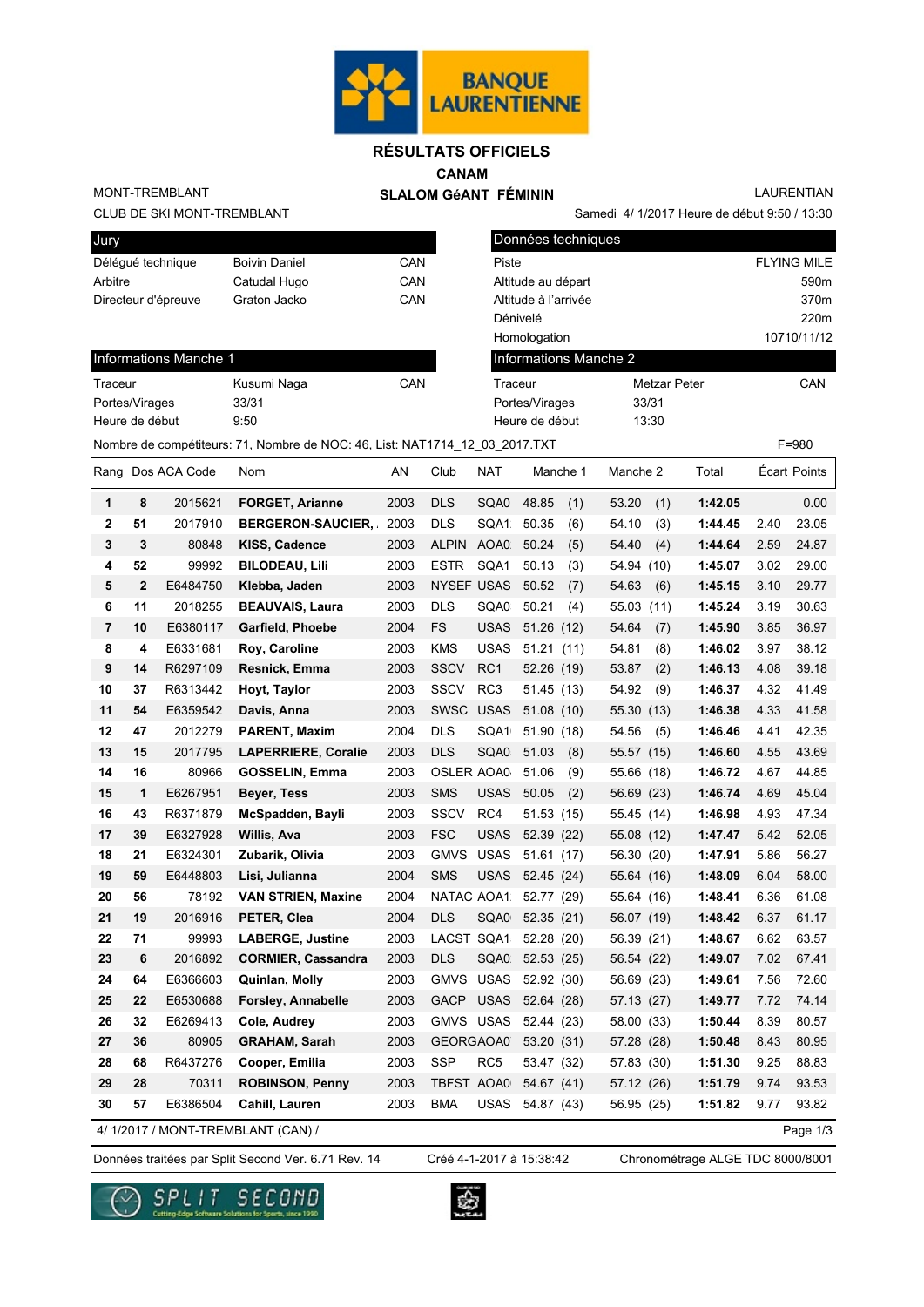## **CANAM SLALOM GéANT FÉMININ RÉSULTATS OFFICIELS**

LAURENTIAN

|  | CLUB DE SKI MONT-TREMBLANT |
|--|----------------------------|
|--|----------------------------|

MONT-TREMBLANT

Samedi 4/ 1/2017 Heure de début 9:50 / 13:30

|    |    | Rang Dos ACA Code | Nom                       | AN   | Club        | <b>NAT</b> | Manche 1               | Manche 2    | Total                |      | Écart Points |
|----|----|-------------------|---------------------------|------|-------------|------------|------------------------|-------------|----------------------|------|--------------|
| 31 | 33 | E6487978          | Sullivan, Emma            | 2004 | <b>GACP</b> |            | USAS 54.12 (36)        | 57.74 (29)  | 1:51.86              | 9.81 | 94.21        |
| 32 | 42 | E6420122          | Wood, Amber               | 2003 | S6          | USAS       | 53.90 (34)             | 58.27 (34)  | $1:52.17$ 10.12      |      | 97.18        |
| 33 | 30 | 74866             | FINORO, Nikki             | 2003 |             |            | NATAC AOA0 54.32 (38)  | 57.94 (32)  | $1:52.26$ 10.21      |      | 98.05        |
| 34 | 58 | E6428511          | McCooey, Grace Anne       | 2004 | <b>SMS</b>  |            | USAS 54.70 (42)        | 57.83 (30)  | 1:52.53 10.48 100.64 |      |              |
| 35 | 46 | E6416063          | Clement, Eva              | 2003 | <b>CVA</b>  |            | USAS 54.66 (40)        | 58.36 (35)  | 1:53.02 10.97 105.35 |      |              |
| 36 | 49 | E6496013          | Clancy, Victoria          | 2004 |             |            | GMVS USAS 54.43 (39)   | 58.91 (36)  | 1:53.34 11.29 108.42 |      |              |
| 37 | 48 | E6395821          | Fryer, Kaylie             | 2003 |             |            | MTSO USAS 55.05 (44)   | 59.65 (37)  | 1:54.70 12.65 121.48 |      |              |
| 38 | 9  | 80160             | <b>CUDMORE, Macy</b>      | 2003 | PEI         |            | ATLS 55.75 (45)        | 1:00.31(39) | 1:56.06 14.01 134.54 |      |              |
| 39 | 65 | 80504             | <b>HURDON, Lexi</b>       | 2003 | NAC         | AOA1       | 57.36 (51)             | 59.80 (38)  | 1:57.16 15.11 145.10 |      |              |
| 40 | 35 | 71499             | <b>MCLEAN, Elizabeth</b>  | 2004 |             |            | POLEY ATLS: 56.16 (46) | 1:01.05(40) | 1:57.21 15.16 145.58 |      |              |
| 41 | 61 | 80883             | <b>THOMPSON, Kylie</b>    | 2003 |             | CRAIG AOA1 | 56.44 (49)             | 1:01.07(41) | 1:57.51 15.46 148.46 |      |              |
| 42 | 27 | 80167             | <b>DOUGLAS, Katherine</b> | 2003 | PEI         |            | ATLS: 56.25 (48)       | 1:03.26(42) | 1:59.51 17.46 167.67 |      |              |

#### **INTERDICTIONS DE DÉPART (NPS) MANCHE 1**

#### **ABSENCES (DNS) MANCHE 1: 2 concurrents**

| 24 | 99991 HECKEY, Megan       |  | 2003 SKIB SQA0 |
|----|---------------------------|--|----------------|
|    | 7 E6325490 Killian, Katie |  | 2003 BMA USAS  |

### **ABANDONS (DNF) MANCHE 1: 17 concurrents**

| 70 | E6470614 | Goetz, Hannah             | 2004 | KB                | USAS            |
|----|----------|---------------------------|------|-------------------|-----------------|
| 69 | 2017660  | <b>AUGER, Sarah</b>       | 2003 | <b>DLS</b>        | SQA1            |
| 63 | 80507    | <b>MACGREGOR, Frances</b> | 2003 | <b>NAC</b>        | AOA1            |
| 62 | 2019942  | <b>LAURIER, Cloe</b>      | 2004 | <b>DLS</b>        | SQA1            |
| 45 | 82058    | <b>STEWART, Natalie</b>   | 2003 | <b>CRAIG</b>      | AOA1            |
| 41 | 2020411  | <b>DERMERS-LAFRANCE.</b>  | 2003 | <b>DLS</b>        | SQA0            |
| 38 | E6550162 | Wiebe, Erika              | 2003 | <b>GMVS</b>       | <b>USAS</b>     |
| 34 | E6436340 | Sullivan, Eliza           | 2004 | <b>SMS</b>        | <b>USAS</b>     |
| 31 | 2019181  | DEAN, Jessica             | 2003 | <b>DLS</b>        | SQA0            |
| 29 | 99994    | <b>BRUNET, Marie-Pier</b> | 2003 | <b>ESTR</b>       | SQA0            |
| 26 | E6272707 | <b>Elsinger, Carly</b>    | 2003 | <b>GMVS</b>       | <b>USAS</b>     |
| 25 | E6440284 | McHugh, Riley             | 2003 | <b>MSA</b>        | <b>USAS</b>     |
| 23 | E6351009 | <b>Aust, Chloe</b>        | 2003 | <b>SUN</b>        | <b>USAS</b>     |
| 20 | E6322787 | Dempsey, Norah            | 2003 | <b>NYSEF USAS</b> |                 |
| 17 | C6541528 | Horning, Abigail          | 2003 | <b>ASB</b>        | RC <sub>2</sub> |
| 13 | 80845    | <b>BASIL, Sydney</b>      | 2003 | <b>ALPIN</b>      | AOA0            |
| 5  | 80888    | FOOTE, Tessa              | 2003 | <b>DEVGL AOA0</b> |                 |

#### **DISQUALIFICATIONS (DSQ) MANCHE 1**

### **INTERDICTIONS DE DÉPART (NPS) MANCHE 2**

### **ABSENCES (DNS) MANCHE 2**

#### **ABANDONS (DNF) MANCHE 2: 10 concurrents**

4/ 1/2017 / MONT-TREMBLANT (CAN) /

Données traitées par Split Second Ver. 6.71 Rev. 14 Créé 4-1-2017 à 15:38:42 Chronométrage ALGE TDC 8000/8001

Créé 4-1-2017 à 15:38:42

Page 2/3